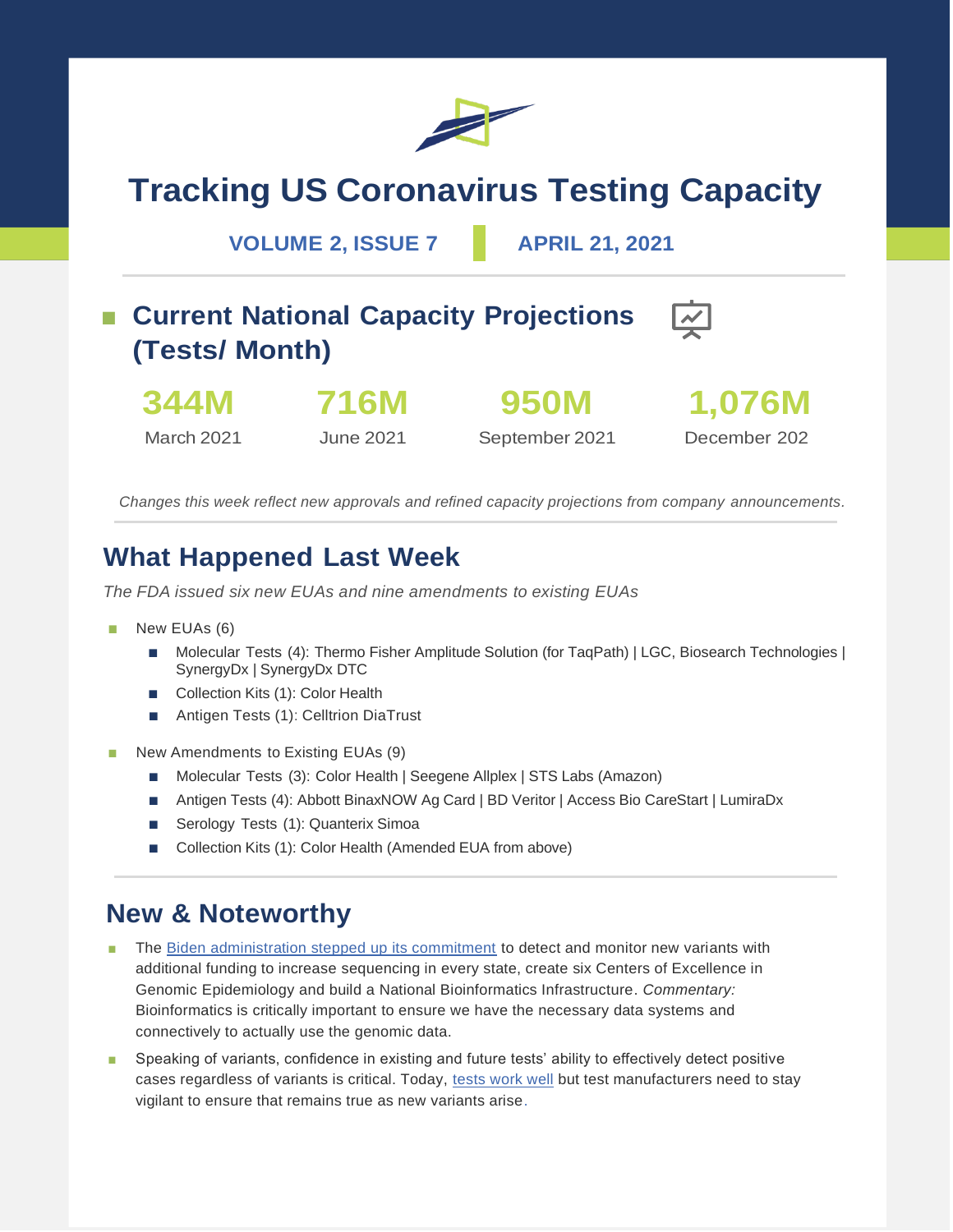- In a development that could have dramatic impact on the availability and affordability of COVID-19 tests, the FDA announced a [new, streamlined approach to add pooled serial screening claims](https://www.fda.gov/news-events/press-announcements/fda-announces-new-streamlined-approach-add-pooled-serial-screening-claims-certain-authorized-tests) to certain molecular tests. Under the new [amendment](https://www.fda.gov/medical-devices/coronavirus-disease-2019-covid-19-emergency-use-authorizations-medical-devices/in-vitro-diagnostics-euas-molecular-diagnostic-tests-sars-cov-2#amendment), a test developer can self-certify that it has validated its test (anterior nasal swabs only) for pooling and get added to a new FDA list of authorized tests for serial testing programs.
- Following on previous warnings and at the [request](https://www.reuters.com/business/healthcare-pharmaceuticals/lilly-asks-fda-revoke-authorization-lone-use-covid-19-drug-bamlanivimab-2021-04-16/) of manufacturer Eli Lilly and Co, the FDA revoked [the EUA](https://www.fda.gov/news-events/press-announcements/coronavirus-covid-19-update-fda-revokes-emergency-use-authorization-monoclonal-antibody-bamlanivimab) for the monoclonal antibody treatment bamlanivimab when administered alone due to concern about effectiveness against new variants.

### **Food for Thought**

- On the lighter, or maybe higher note... In the past, we have discussed Covid multiplex panels. Our readers likely assumed we meant COVID plus FLU and RSV, but now there is a different multiplex: COVID plus Cannabis! Yes - [RICOVR Healthcare raised \\$1.5M to commercialize a rapid point-of-care](https://www.globenewswire.com/news-release/2021/04/19/2212447/0/en/RICOVR-Healthcare-raises-1-5M-to-commercialize-rapid-point-of-care-testing-device-for-Cannabis-COVID-19.html)  [testing device for Cannabis & COVID-19.](https://www.globenewswire.com/news-release/2021/04/19/2212447/0/en/RICOVR-Healthcare-raises-1-5M-to-commercialize-rapid-point-of-care-testing-device-for-Cannabis-COVID-19.html) Will this kill two birds with one stone or just help us identify a stoned person?
- Over the Counter (OTC) test availability was one of the week's highlights with Abbott's announcement of "tens of millions" of their BINEX rapid antigen self-tests at retail locations. Current pricing:
	- Abbott BinaxNOW COVID-19 Ag Self Test [\\$23.99 at CVS / Walgreens and \\$19.88 at Walmart](https://abbott.mediaroom.com/2021-04-19-Abbott-Begins-Shipping-BinaxNOW-TM-COVID-19-Ag-Self-Test-to-Retailers-Today)
- A study of SARS-CoV-2 transmission in a Georgia school district, published in Clinical Infectious Diseases, concluded that [indoor sports carried the highest risk of transmission](https://academic.oup.com/cid/advance-article/doi/10.1093/cid/ciab332/6232104) compared to other school activities
- K-12 students continue to move to in-person learning now at 62.4% according to Burbio's [latest data:](https://cai.burbio.com/school-opening-tracker/)
	- % US K-12 students attending "virtual-only" schools= 9.4% (from 12.2% last week)
	- % US K-12 students attending "traditional" in-person/every day" schools= 62.4% (from 59.4%)
	- % US K-12 students attending "hybrid" schools= 28.2% (from 28.4%)

### **Latest Monthly Capacity Estimates**

| <b>Test Type</b>                         | <b>Sep '20</b>  | <b>Dec '20</b> | <b>Jan '21</b> | <b>Feb '21</b> | <b>Mar '21</b> | Apr '21 | <b>May '21</b> | <b>Jun '21</b> | <b>Jul '21</b> | <b>Aug '21</b> | <b>Sep '21</b> | Oct '21 | <b>Nov '21</b> | <b>Dec '21</b> |
|------------------------------------------|-----------------|----------------|----------------|----------------|----------------|---------|----------------|----------------|----------------|----------------|----------------|---------|----------------|----------------|
| Antigen Point of Care EUA Today          | 28              | 95             | 111            | 131            | 145            | 161     | 168            | 180            | 205            | 215            | 225            | 225     | 225            | 225            |
| Home / Self Tests EUA Today              | 0               | $\overline{2}$ | 6              | $\overline{7}$ | 17             | 19      | 21             | 38             | 45             | 55             | 63             | 75      | 77             | 80             |
| Molecular Point of Care EUA Today        | 4               | 5              | 8              | 10             | 12             | 12      | 12             | 13             | 20             | 20             | 20             | 21      | 22             | 22             |
| <b>Subtotal POC &amp; Home EUA Today</b> | 32              | 103            | 125            | 147            | 174            | 192     | 202            | 231            | 270            | 290            | 308            | 321     | 324            | 327            |
| <b>Antigen Point of Care Future</b>      | 0               | 0              | 0              | 0              | 0              | 25      | 87             | 130            | 165            | 185            | 200            | 225     | 245            | 255            |
| Home / Self Tests Future                 | 0               | 0              | 0              | 0              | 0              | 50      | 86.4           | 118            | 144            | 160            | 170            | 186     | 186            | 192            |
| <b>Molecular Point of Care Future</b>    | 0               | 0              | 0              | 0              | 0              | 8       | 10             | 10             | 12             | 12             | 14             | 14      | 14             | 14             |
| <b>Subtotal POC &amp; Home Future</b>    | $\mathbf 0$     | 0              | $\mathbf{0}$   | $\mathbf{0}$   | $\mathbf{0}$   | 83      | 183            | 258            | 321            | 357            | 384            | 425     | 445            | 461            |
| <b>Total POC &amp; Home</b>              | 32 <sub>2</sub> | 103            | 125            | 147            | 174            | 275     | 385            | 489            | 592            | 647            | 692            | 746     | 769            | 788            |
| <b>Antigen Central Lab Today</b>         | 0               | 0              | 3              | $\overline{7}$ | $\overline{7}$ | 8       | 8              | 8              | 8              | 8              | 8              | 8       | 8              | 8              |
| <b>Antigen Central Lab Future</b>        | 0               | 0              | 0              | 0              | 0              | 28      | 30             | 32             | 32             | 37             | 45             | 45      | 45             | 45             |
| <b>Lab Based PCR Todav</b>               | 75              | 100            | 100            | 105            | 115            | 120     | 120            | 120            | 120            | 120            | 125            | 125     | 130            | 130            |
| <b>Addt'l Lab Based PCR with Pooling</b> | 0               | 0              | 25             | 38             | 48             | 59      | 59             | 67             | 77             | 77             | 80             | 80      | 105            | 105            |
| <b>Total Central Lab</b>                 | 75              | 100            | 128            | 150            | 170            | 215     | 217            | 227            | 237            | 242            | 258            | 258     | 288            | 288            |
|                                          |                 |                |                |                |                |         |                |                |                |                |                |         |                |                |
| <b>Grand Total</b>                       | 107             | 203            | 253            | 297            | 344            | 490     | 602            | 716            | 828            | 889            | 950            | 1004    | 1057           | 1076           |

#### **Estimated Monthly Capacity of All Tests (M)**